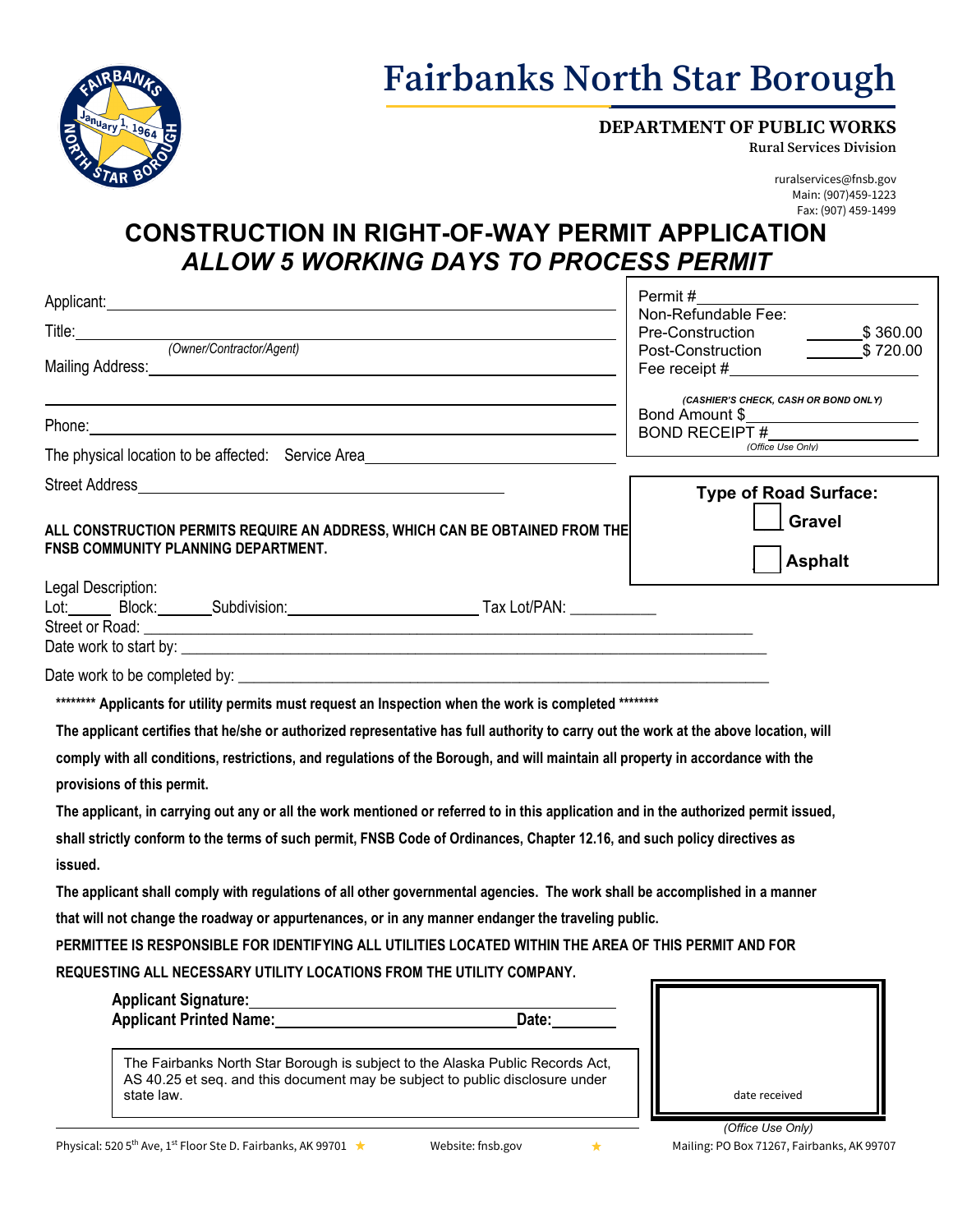

## **Fairbanks North Star Borough**

### **DEPARTMENT OF PUBLIC WORKS**

**Rural Services Division**

ruralservices@fnsb.gov Main: (907)459-1223 Fax: (907) 459-1499

### **THIS PAGE MUST BE COMPLETED FOR UTILITY/EXCAVATION PERMITS**

| . . |                                    |                                |
|-----|------------------------------------|--------------------------------|
|     | $\Box$ ELECTRIC<br>Voltage & phase | <b>SEWER</b><br><b>Type of</b> |

**Type of work (check one)**

| Voltage & phase______________________                           | Type of pipe ______________________                                    |
|-----------------------------------------------------------------|------------------------------------------------------------------------|
| Conductor size & type_______________                            |                                                                        |
| Number of conductors________________                            |                                                                        |
| <b>GAS</b>                                                      | <b>STORM WATER</b>                                                     |
|                                                                 | Type of pipe_____________________                                      |
|                                                                 | Modification of ditch________                                          |
| <b>PHONE</b>                                                    | <b>WATER</b>                                                           |
|                                                                 |                                                                        |
| Conductor size & type<br><u>Conductor size</u> & type           |                                                                        |
| Number of conductors________________                            | <b>Insulation type</b>                                                 |
|                                                                 | <b>TV CABLE</b>                                                        |
|                                                                 |                                                                        |
|                                                                 | Voltage__________________________                                      |
|                                                                 | Conductor size & type_____________<br>Number of conductors____________ |
|                                                                 |                                                                        |
| Type of Installation (check one)<br><b>Crossing/Paralleling</b> | <b>Construction Method for</b>                                         |
| Crossing (right-of-way or roadway)                              | Boring or jacking                                                      |
| Paralleling (right-of-way or roadway)                           | <b>Mechanical plowing</b>                                              |
|                                                                 | Open excavation                                                        |
|                                                                 | Overhead                                                               |
|                                                                 |                                                                        |
|                                                                 |                                                                        |
| Will the work take place within the traveled way of the road?   |                                                                        |
| <b>Yes</b><br><b>No</b>                                         |                                                                        |
|                                                                 |                                                                        |

**\*A traffic control plan developed and signed by a certified Worksite Traffic Supervisor is required**

**for all permits with work occurring within the traveled way of the road.**

 **Attach site map with sketch showing the location of work including house number, street name and location relative to lot lines.**

 **Attach a cross section showing proposed or approximate depth of excavation and installation. Include width of excavation, and pipe diameter cross section.**